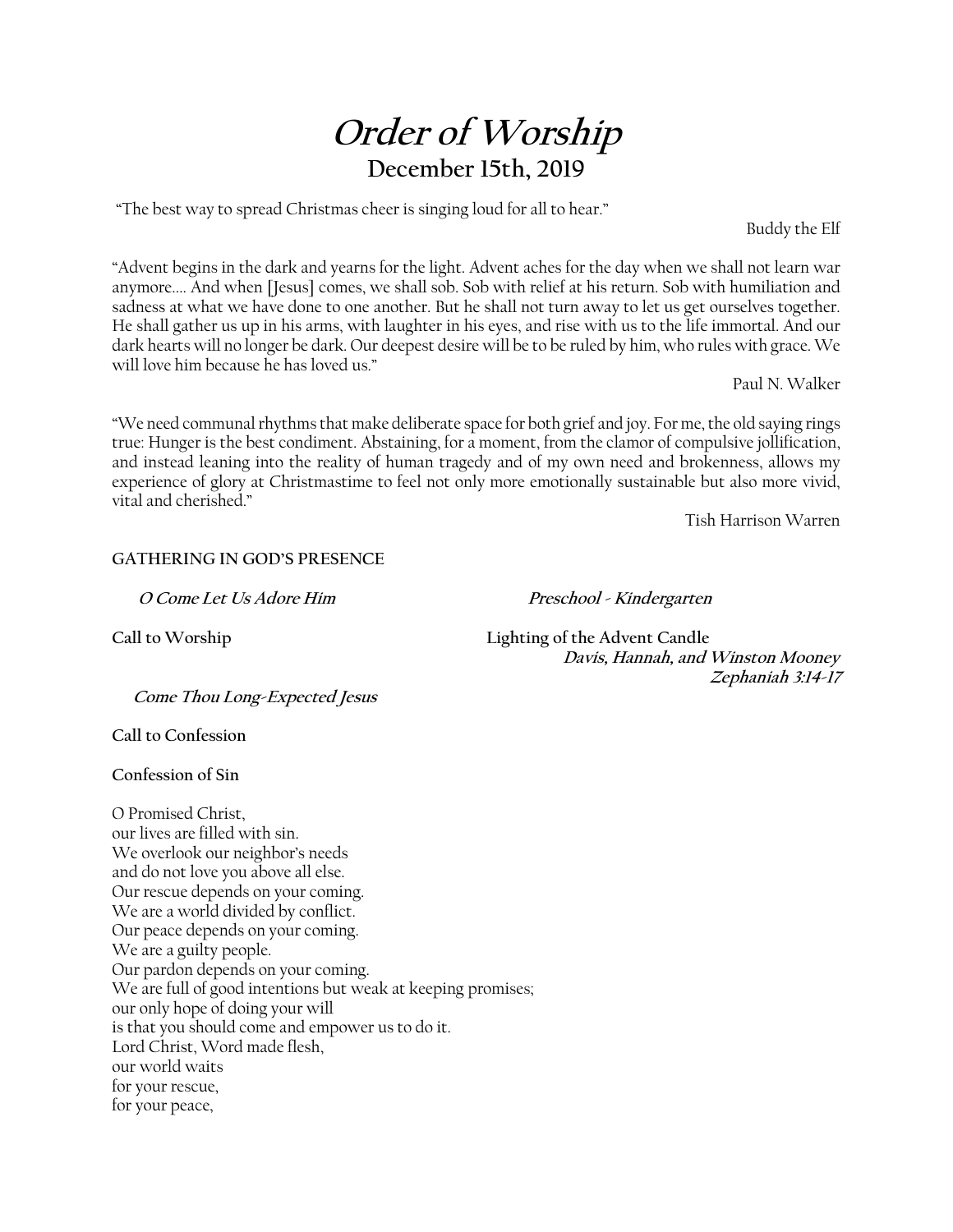for your pardon, for your power, and for your grace. Even so: come, Lord Jesus. Amen.

**Silent Confession** 

**Assurance of Pardon** 

"Comfort, comfort my people, says your God. Speak tenderly to Jerusalem, and cry to her that her warfare is ended, that her iniquity is pardoned, that she has received from the LORD's hand double for all her sins . . . you shall call his name Jesus, for he will save his people from their sins."

Isaiah 40:1-2 and Matthew 1:21

**Jesus Messiah** 

**Covenant of Membership** 

## **George Aldhizer and Rachel Roth Aldhizer Jacob and Heather Matthews Blake Mitchell**

**Passing of the Peace of Christ Leader:** May the peace of Christ be with you. **All: And also with you.**

**Offering and Doxology** 

**1st - 5th graders**

\*Children ages 3 years - 2nd grade are dismissed to their worship class.\*

**Welcome and Prayers of the People Elizabeth Miller** 

Life Together **Ethan Smith** 

**ATTENDING TO GOD'S WORD** 

**"Singing in the Darkness" Ethan Smith** 

9 Rejoice greatly, O daughter of Zion! Shout aloud, O daughter of Jerusalem! Behold, your king is coming to you; righteous and having salvation is he, humble and mounted on a donkey, on a colt, the foal of a donkey. <sup>10</sup> I will cut off the chariot from Ephraim and the war horse from Jerusalem; and the battle bow shall be cut off, and he shall speak peace to the nations; his rule shall be from sea to sea, and from the River to the ends of the earth.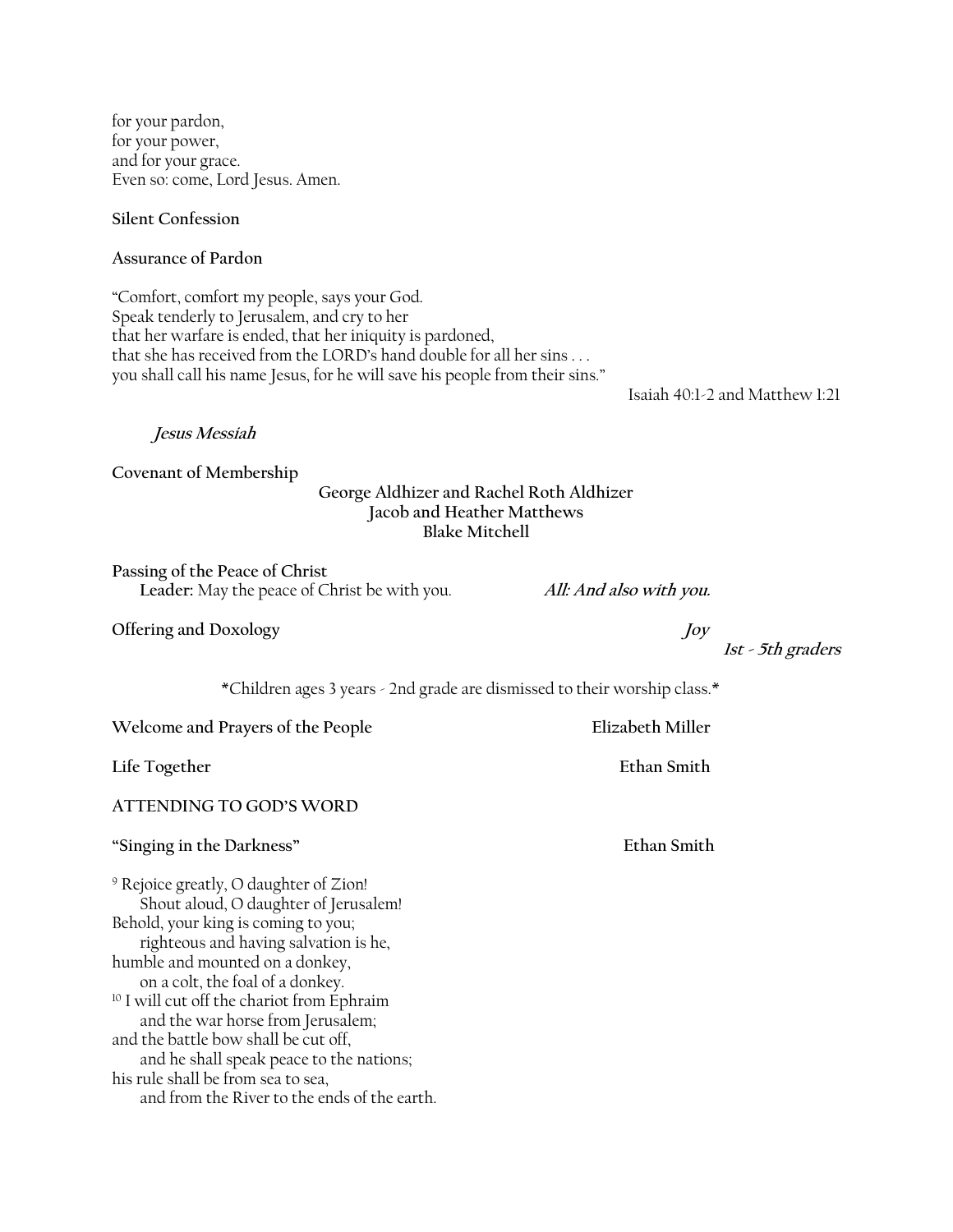$11$  As for you also, because of the blood of my covenant with you, I will set your prisoners free from the waterless pit. <sup>12</sup> Return to your stronghold, O prisoners of hope; today I declare that I will restore to you double. <sup>13</sup> For I have bent Judah as my bow; I have made Ephraim its arrow. I will stir up your sons, O Zion, against your sons, O Greece, and wield you like a warrior's sword.

Zechariah 9:9-13

**Leader:** This is the Word of God for the people of God. **All: Thanks be to God!** 

### **Sermon Notes**

#### **\*Children return to join their families\***

## **FEASTING AT THE LORD'S TABLE**

**Leader:** The Lord be with you. **All: And also with you. Leader:** Lift up your hearts. **All: We lift them up to the Lord. Leader:** Let us give thanks to the Lord our God. **All: It is right to give Him thanks and praise. Leader:** Therefore let us proclaim the mystery of the faith. **All: Christ has died, Christ is risen, Christ will come again.** 

#### **Lord's Supper Instructions**

- The Lord's Supper is open to anyone who is trusting in Jesus' death and resurrection alone for his or her redemption.
- People come forward from the back rows first to receive the elements.
- White grape juice in cups and gluten free crackers are available at the left and right stations.
- At the middle station, you may receive from the common loaf and cup. We follow the practice of intinction where you dip the bread in the wine.
- If you need prayer, there is a group (including elders) available to pray for anyone in need of prayer in the kitchen. There is also a group of women in the room next to the Connections kiosk who can pray for women. The Lord's Supper is available in both prayer rooms.
- Young children who have made a profession of faith may partake in the Lord's Supper when they have met with and been approved by the Session.

### **Prayer for Those Struggling with Sin**

Lord Jesus, grant that I may see in you the fulfillment of all my need and may turn from every false satisfaction to feed on you, the true and living bread. Enable me to lay aside the sin that clings so closely, and run with perseverance the race set before me, looking to you, the author and perfecter of my faith. Amen.

### **Prayer for Those Searching for the Truth**

Jesus, you claim to be the way, the truth, and the life. Grant that I might be undaunted by the cost of following you as I consider the reasons for doing so. If what you claim is true, please guide me, teach me, and open to me the reality of who you are. Give me an understanding of you that is coherent, convincing,